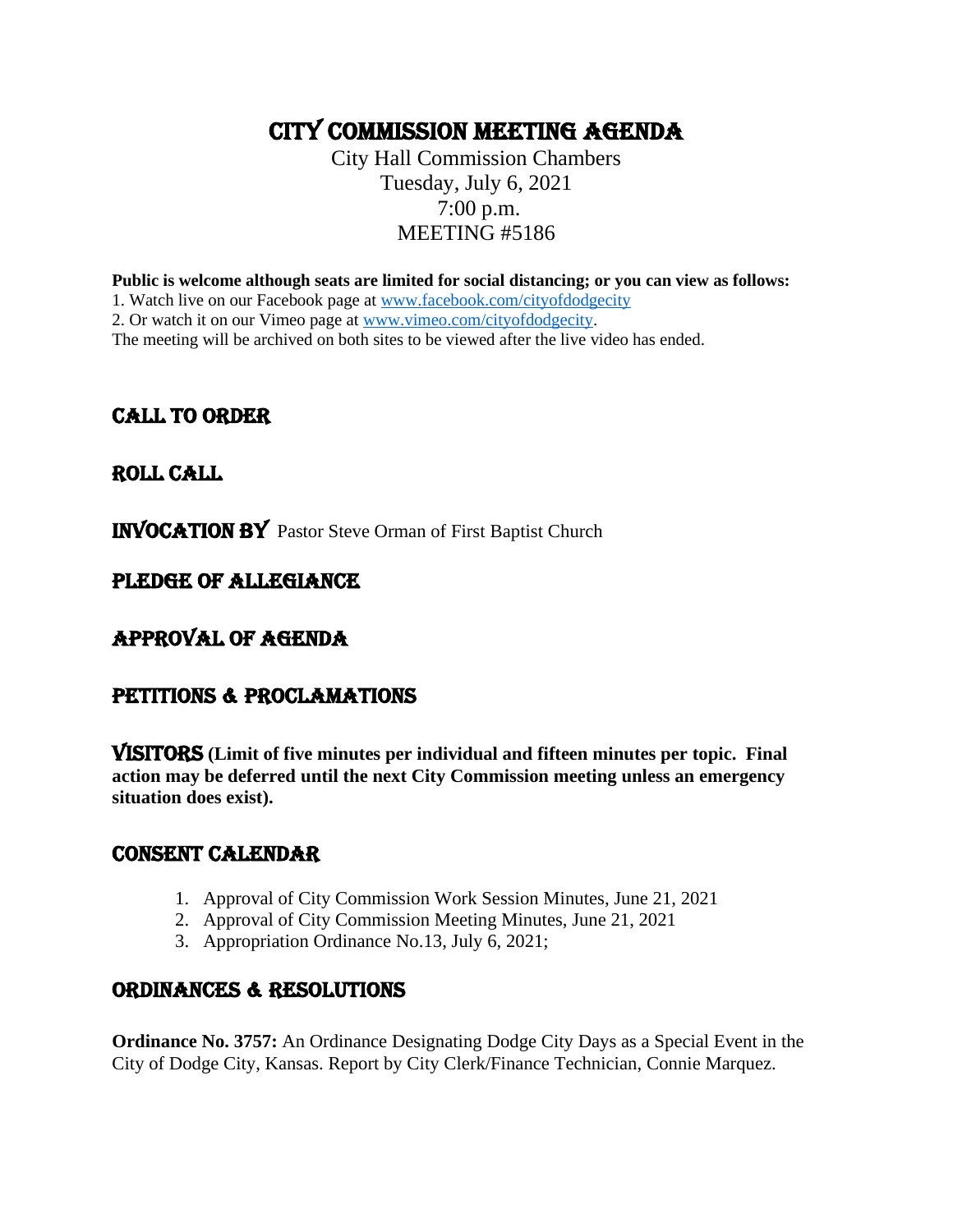**Resolution No. 2021-17:** A Resolution Changing the Official Signers on an Account at the Designated Depository for City Funds, Fidelity State Bank. Report by Finance Director, Nicole May.

# UNFINISHED BUSINESS

# NEW BUSINESS

1. Approval of Bid for Roller Skates for United Wireless Arena. Report by City Manager, Nick Hernandez.

# OTHER BUSINESS

# Staff reports

# EXECUTIVE SESSION

Discussion of Land Acquisitions

# ADJOURNMENT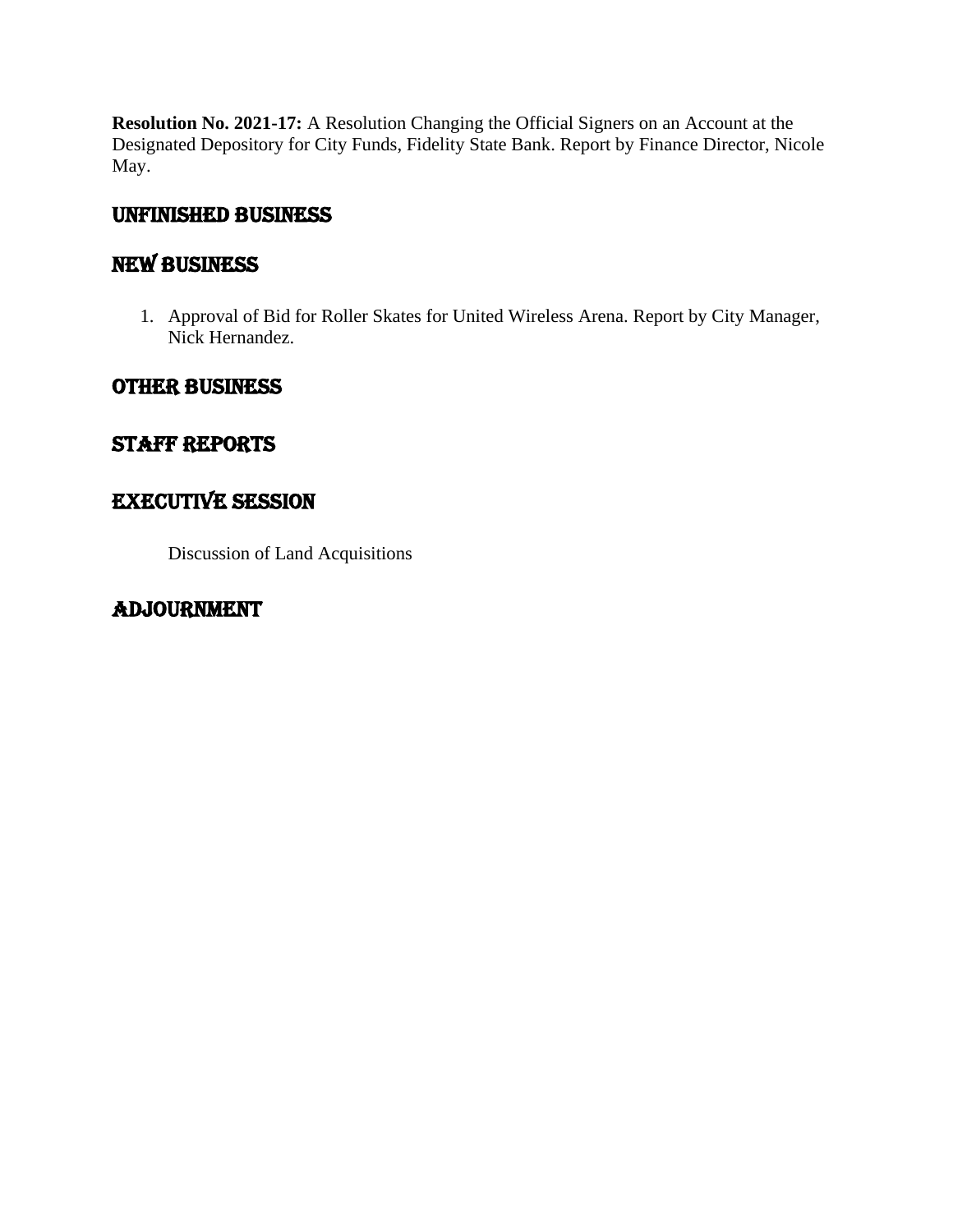# **CITY COMMISSION WORK SESSION MINUTES** City Hall Commission Chambers Monday, June 21, 2021 6:30 p.m.

**CALL OR ORDER**

**WORK SESSION**

Discussion of changes to the Utility Rates for City of Dodge City.

**ADJOURNMENT**

ATTEST:

Mayor

City Clerk

\_\_\_\_\_\_\_\_\_\_\_\_\_\_\_\_\_\_\_\_\_\_\_\_\_\_\_\_\_\_\_\_\_\_\_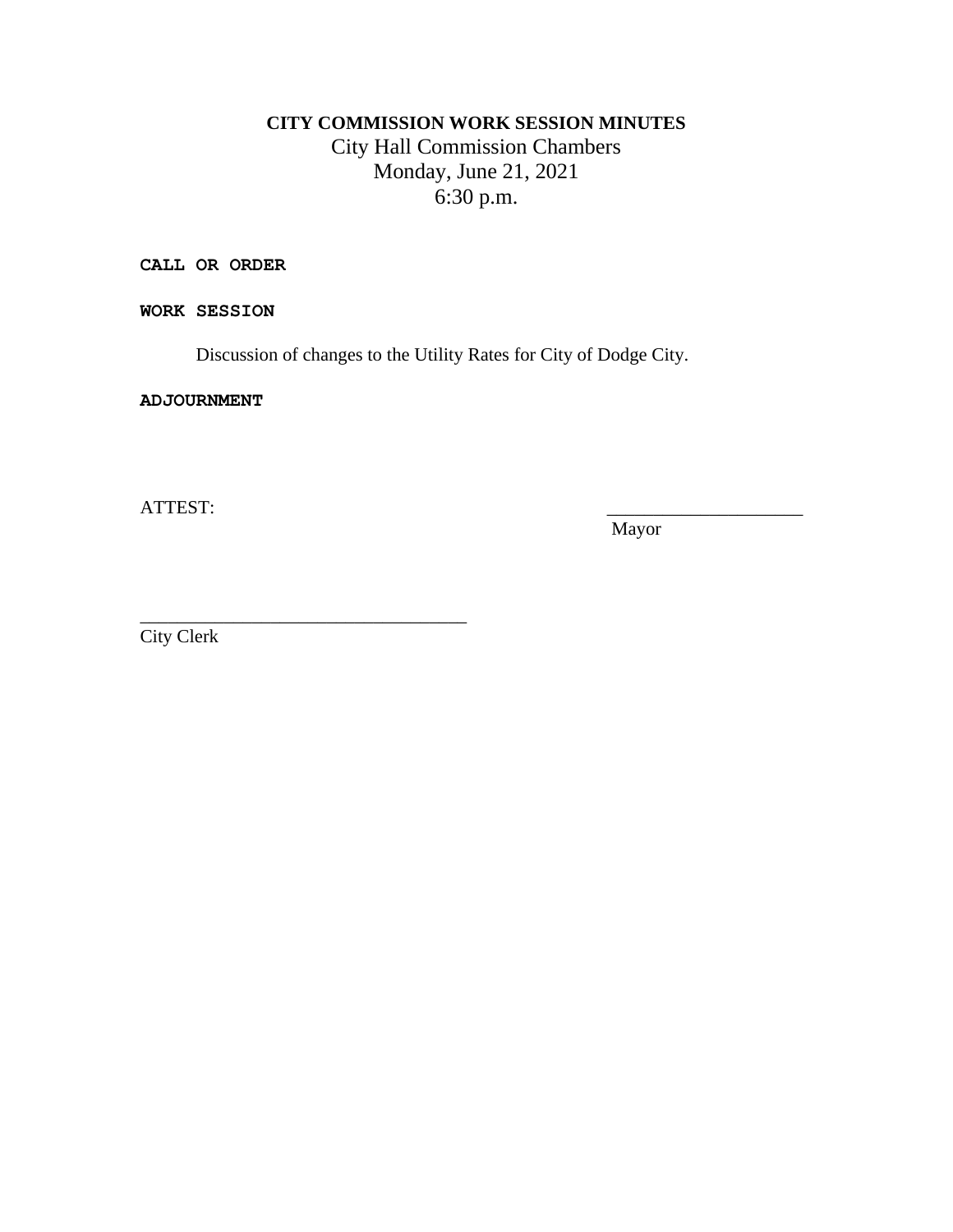# **CITY COMMISSION MEETING MINUTES** City Hall Commission Chambers Monday, June 21, 2021 7:00 p.m. MEETING #5185

**Public is welcome although seats are limited for social distancing; or you can view as follows:**

1. Watch live on our Facebook page at [www.facebook.com/cityofdodgecity](http://www.facebook.com/cityofdodgecity)

2. Or watch it on our Vimeo page at [www.vimeo.com/cityofdodgecity.](http://www.vimeo.com/cityofdodgecity)

The meeting will be archived on both sites to be viewed after the live video has ended.

#### **CALL TO ORDER**

**ROLL CALL** Mayor Rick Sowers, Commissioners, Kent Smoll, Brian Delzeit, Blanca Soto, Joseph Nuci.

#### **INVOCATION**

#### **PLEDGE OF ALLEGIANCE**

#### **APPROVAL OF AGENDA**

Commissioner Kent Smoll moved to approve the agenda as presented. Commissioner Brian Delzeit seconded the motion. The motion carried unanimously.

#### **PETITIONS & PROCLAMATIONS**

**VISITORS (Limit of five minutes per individual and fifteen minutes per topic. Final action may be deferred until the next City Commission meeting unless an emergency situation does exist).**

#### **CONSENT CALENDAR**

- 1. Approval of City Commission Work Session Minutes, June 7, 2021;
- 2. Approval of City Commission Meeting Minutes, June 7, 2021;
- 3. Appropriation Ordinance No.12, June 21, 2021;
- 4. Cereal Malt Beverage License:
	- a. El Charro, 1209 W. Wyatt Earp Blvd.
	- b. Riverside RV Park & Campground, 500 Cherry St.
	- c. Love's Travel Stop Country Store, 1108 W. Wyatt Earp Blvd.
	- d. Love's Travel Stop & Country Store, 400 E. Wyatt Earp Blvd.
- 5. Change Order #1 for Green Hill's O'Ford and Trail St. Drainage Improvements.

Commissioner Joseph Nuci moved to approve the consent calendar as presented. Commissioner Kent Smoll seconded the motion. The motion carried unanimously.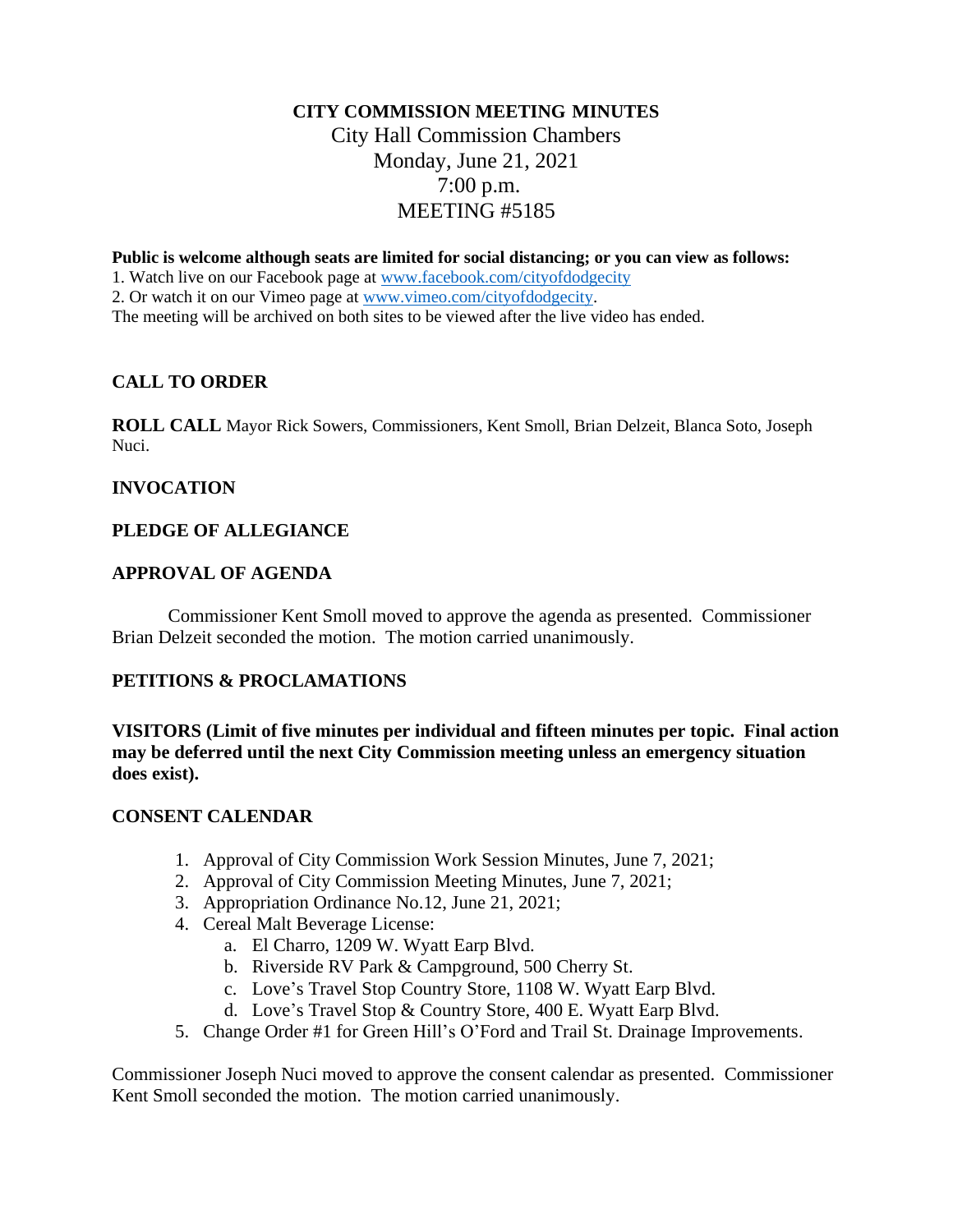#### **ORDINANCES & RESOLUTIONS**

Mayor Rick Sowers took action to change Resolutions No. 2020-10 through 2020-16 from 2020 to 2021-11, 2021-12, 2021-13, 2021-14, 2021-15 and 2021-16.

**Resolution No. 2021-10:** A Resolution establishing Animal Shelter Fees was approved on a motion by Commissioner Brian Delzeit. Commissioner Blanca Soto seconded the motion. The motion carried 4 – 0 with Commissioner Joseph Nuci voting no.

**Resolution No. 2021-11:** A Resolution for the temporary suspension and waiver of certain provisions of Ordinance No. 2838 and the 2009 International Fire Code pertaining to the discharge of fireworks within the city limits of the City of Dodge City, Kansas was approved on a motion by Commissioner Blanca Soto. Commissioner Brian Delzeit seconded the motion. The motion carried unanimously.

**Resolution No. 2021-12:** A Resolution authorizing the offering for sale of General Obligation Bonds, Series 2021-A and General Obligation Temporary Notes, Series 2021-1, of the City of Dodge City, Kansas was approved on a motion by Commissioner Kent Smoll. Commissioner Brian Delzeit seconded the motion. The motion carried unanimously.

**Resolution No. 2021-13:** A Resolution establishing fees and rates for sanitary sewer service for the City of Dodge City was approved on a motion by Commissioner Brian Delzeit. Commissioner Kent Smoll seconded the motion. The motion carried unanimously.

Mayor Rick Sowers took action to combine and make motions for Resolutions No. 2021-14 through 2021-16.

**Resolution No. 2021-14:** A Resolution establishing fees and rates for solid waste collection service for the City of Dodge City was approved on a motion by Commissioner Brian Delzeit. Commissioner Kent Smoll seconded the motion. The motion carried unanimously.

**Resolution No. 2021-15:** A Resolution establishing fees and rates for storm water utility service for the City of Dodge City was approved on a motion by Commissioner Brian Delzeit. Commissioner Kent Smoll seconded the motion. The motion carried unanimously.

**Resolution No. 2021-16:** A Resolution establishing fees and rates for water utility service for the City of Dodge City was approved on a motion by Commissioner Brian Delzeit. Commissioner Kent Smoll seconded the motion. The motion carried unanimously.

#### **UNFINISHED BUSINESS**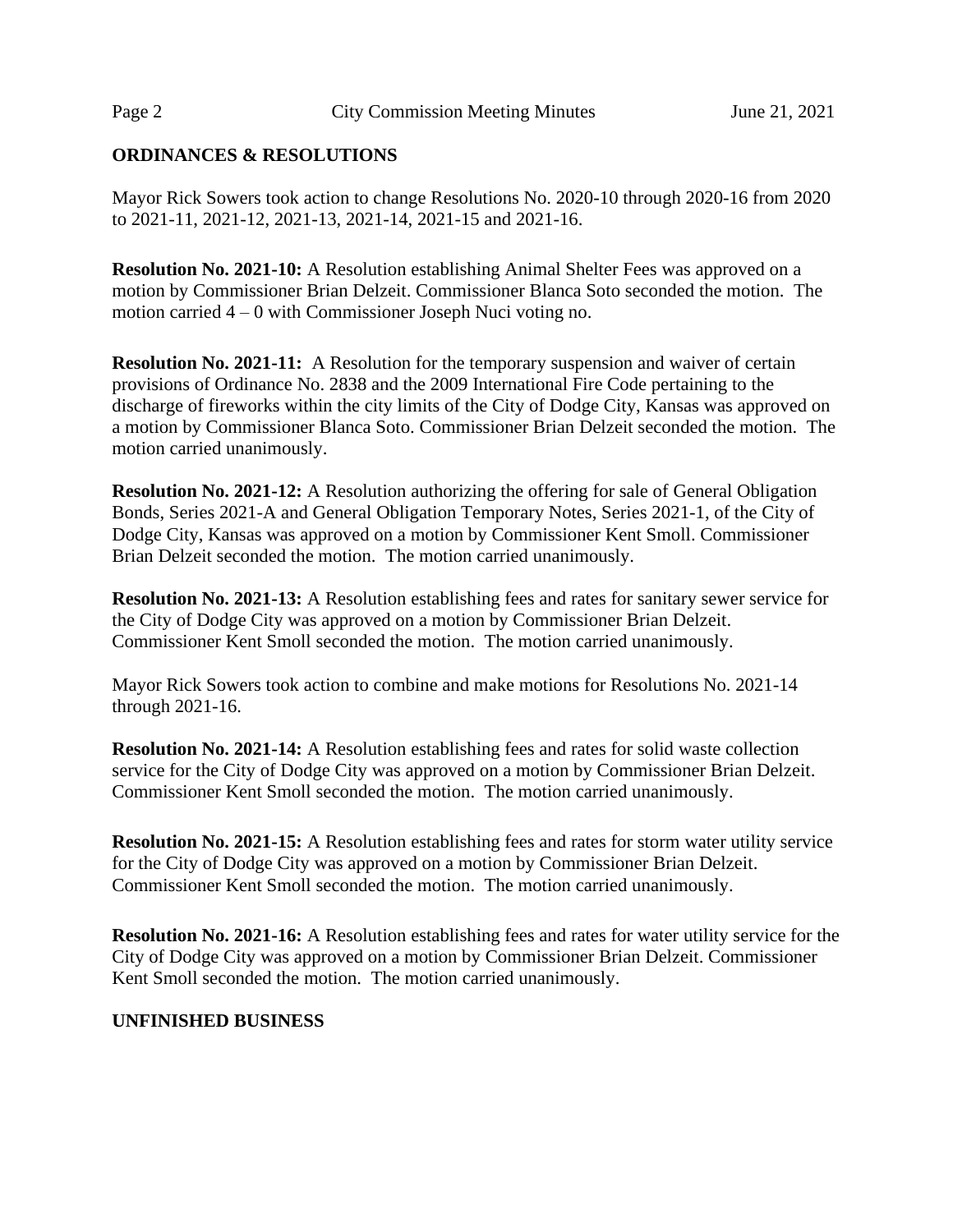#### **NEW BUSINESS**

- 1. Commissioner Joseph Nuci moved to approve the bid from G & G in the amount of \$53,356.00 for two (2) Hyundai Tucson SUV's for the Dodge City Police Department. Commissioner Kent Smoll seconded the motion. The motion carried unanimously.
- 2. Commissioner Kent Smoll moved to approve the quote from Underground Specialist, Inc. for the Barbara Lane Drainage Channel Revisions. in the amount of \$71,772.00. Commissioner Blanca Soto seconded the motion. The motion carried unanimously.
- 3. Commissioner Brian Delzeit moved to approve the proposal from Streamline Innovations Inc. in the amount of \$25,000.00 for a Hydrogen Sulfide Treating Assessment. Commissioner Kent Smoll seconded the motion. The motion carried unanimously.

#### **OTHER BUSINESS**

#### **CITY MANANGER UPDATES/STAFF REPORTS**

City Manager Nick Hernandez discussed Black Hills Energy Gas weather event charges.

City Manager Nick Hernandez discussed funding for improvements to the facility at Prime on the Nine.

#### **EXECUTIVE SESSION**

At 8:26 pm Commissioner Rick Sowers moved to recess into executive session pursuant to the preliminary discussion prior to acquisition of real estate exception found in K.S.A. 75-4319(b)(6). The justification for closing the meeting is to protect the city's position and negotiations and discuss legal advice from counsel regarding Kansas Statues and potential agreements. The open meeting will resume in the City Commission Chamber in 10 minutes at 8:36 pm. The executive session will include the City Manager, City Attorney, Brad Ralph, Finance Director, Nicole May. The Commission will take no action upon returning to open session and prior to adjournment. Commissioner Kent Smoll seconded the motion. The motion carried unanimously.

#### **ADJOURNMENT**

Commissioner Rick Sowers moved to adjourn the meeting. Commissioner Kent Smoll seconded the motion. The motion carried unanimously.

ATTEST:

Mayor

\_\_\_\_\_\_\_\_\_\_\_\_\_\_\_\_\_\_\_\_\_\_\_\_\_\_\_\_\_\_\_\_\_\_\_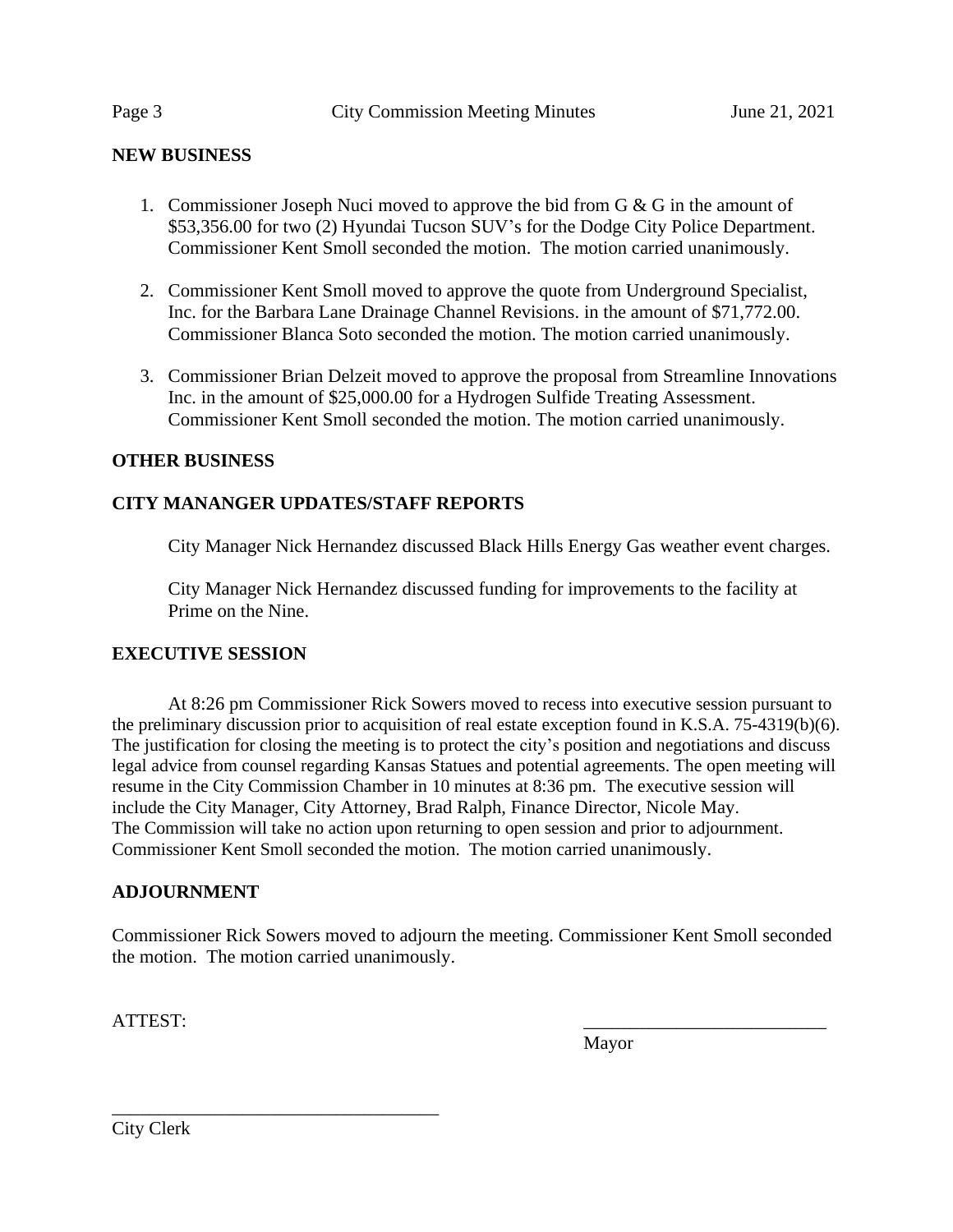

# Memorandum

**To: Nick Hernandez, City Manager and City Commissioners From: Connie Marquez, City Clerk/Finance Technician Date: July 6, 2021 Subject: Ordinance No. 3757 designating Dodge City Days as a Special Event Agenda Item: Ordinances and Resolutions**

**Recommendation:** I recommend approval of Ordinance No. 3757

**Background:** Some businesses that sell alcohol frequently request a temporary alcohol permit in areas that includes the street or public property outside their normal business. K.S.A. 41-719 allows for a city to designate a festival or other similar community gathering, such as Dodge City Days, as a "special event" as a condition precedent to allowing the State of Kansas the discretion to issue temporary permits for the consumption of alcohol. The first step in allowing the State to issue a temporary permit is to pass an ordinance designating Dodge City Days as a Special Event.

**\_\_\_\_\_\_\_\_\_\_\_\_\_\_\_\_\_\_\_\_\_\_\_\_\_\_\_\_\_\_\_\_\_\_\_\_\_\_\_\_\_\_\_\_\_\_\_\_\_\_\_\_\_\_\_\_\_\_\_\_\_\_\_\_\_\_\_\_\_\_\_\_\_\_\_\_**

We commonly have different events during the Dodge City Days and historically those events have caused no issues for the city or any of the participants.

**Justification:** Designate Dodge City Days as a special event so that events that are being planned in Dodge City can obtain the proper permits to hold their events.

**Financial Considerations:** None

**Purpose/Mission:** Together we promote open communications with our community members.

**Legal Considerations:** None

**Attachments:** Ordinance No. 3757

. . . . . . . . . . . . . . . . . . . .

\*\*\*\*\*\*\*\*\*\*\*\*\*\*\*\*\*\*\*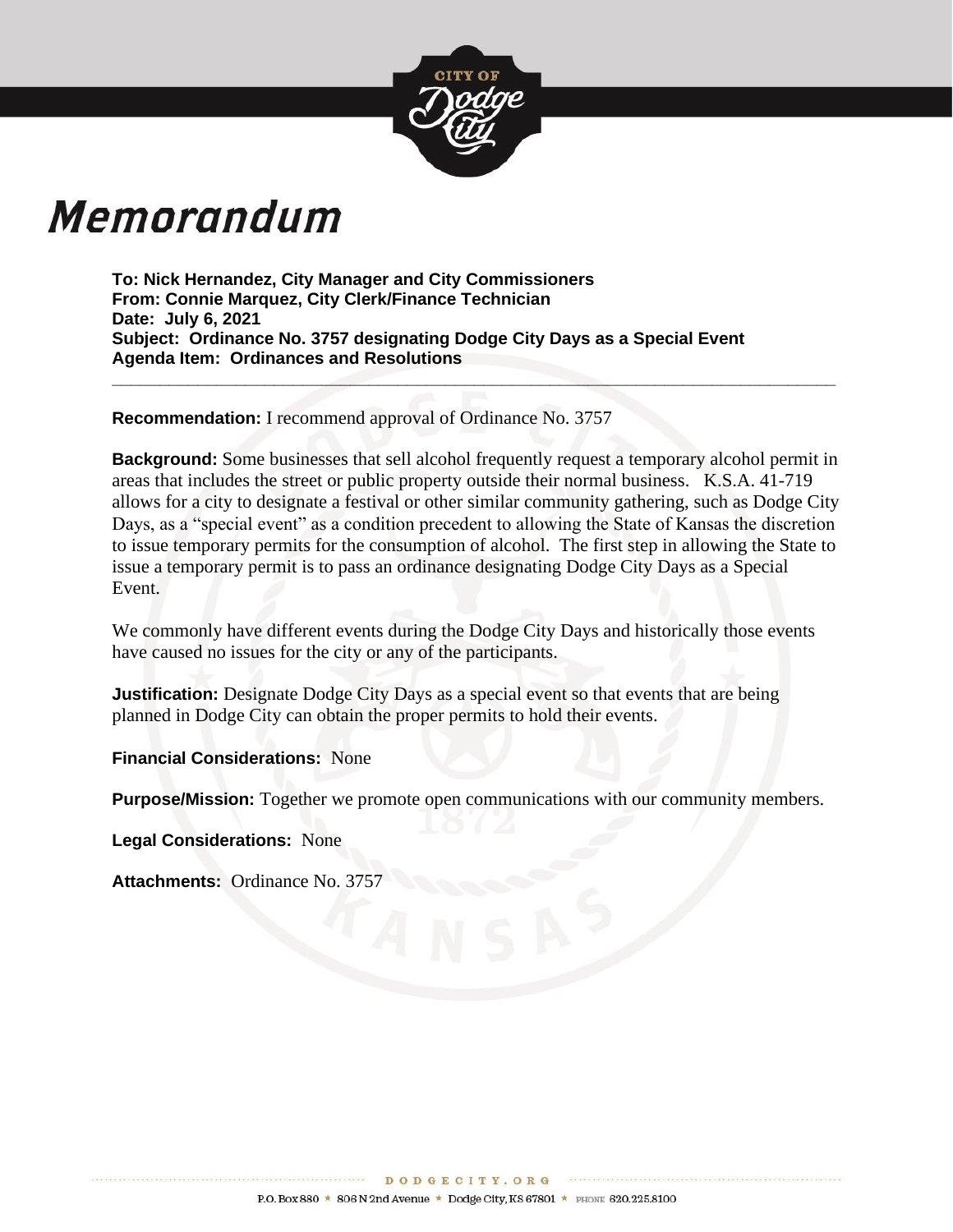#### ORDINANCE NO.3757

# AN ORDINANCE DESIGNATING DODGE CITY DAYS AS A SPECIAL EVENT IN THE CITY OF DODGE CITY, KANSAS.

**WHEREAS**, Dodge City Days is a ten (10) day special event held annually during the last week in July and first week in August; and,

**WHEREAS**, the City of Dodge City celebrates its historical roots during this city-wide special event; and,

**WHEREAS**, a variety of activities are held throughout the City during this special event; and,

**WHEREAS**, K.S.A. 41-719 allows for a city to designate a festival or other similar community gathering, such as Dodge City Days, as a "special event" as a condition precedent to allowing the State of Kansas the discretion to issue temporary permits for the consumption of alcohol; and,

**WHEREAS**, the City of Dodge City has been asked to make such designation as a prelude for business and individuals to request temporary permits from the State of Kansas for the sale and consumption of alcoholic liquor on public streets, alleys, sidewalks, roads or highways at special events as defined by K.S.A. 41-719(a)(2).

**NOW THEREFORE**, the City of Dodge City hereby designates the community gathering and festival, commonly known as Dodge City Days as a "special event" in Dodge City, Kansas. This special event will extend for a period of ten (10) days beginning on July 30, 2021 and ending on August 8, 2021.

The Ordinance will take effect upon approval by the City Commission and upon publication of a summary Ordinance in the Dodge City Daily Globe.

Approved this  $6<sup>th</sup>$  day of July 2021.

\_\_\_\_\_\_\_\_\_\_\_\_\_\_\_\_\_\_\_\_\_\_\_\_\_\_\_\_\_

Mayor

\_\_\_\_\_\_\_\_\_\_\_\_\_\_\_\_\_\_\_\_\_\_\_\_\_\_\_\_\_\_\_\_\_\_\_\_\_\_

ATTEST:

City Clerk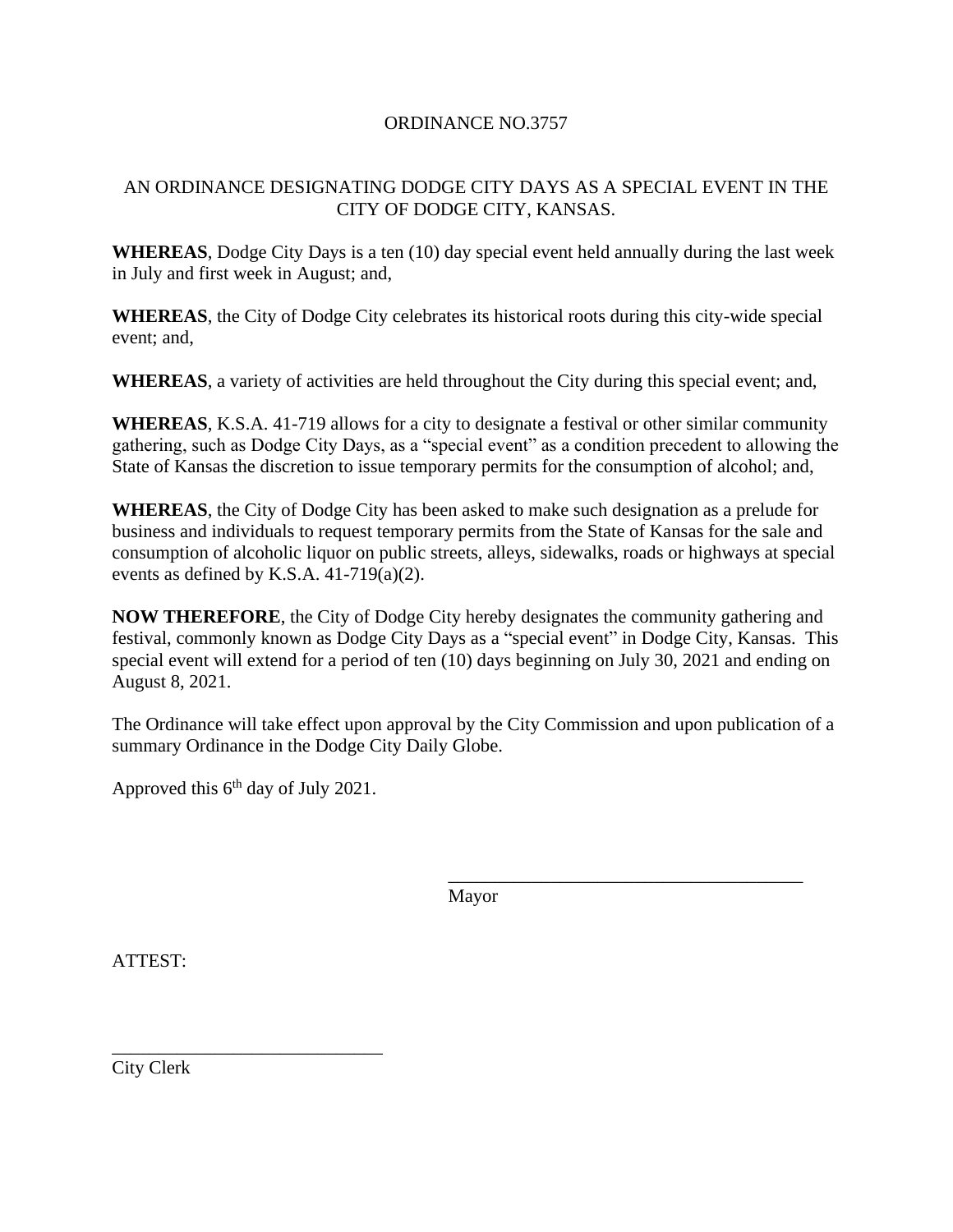

# **Memorandum**

To: City Commissioners and Nick Hernandez, City Manager From: Nicole May, Finance Director Date: June 30, 2021 Subject: Resolution 2021-17 Agenda Item: Ordinances and Resolutions

**Recommendation**: I recommend the approval of Resolution No. 2021-17.

**Background:** The City currently uses Fidelity State Bank as our official depository. The City approved Resolution No. 2019-12 in 2019. The Resolution authorized Fidelity State Bank as our authorized depository and stated all of the accounts that the City has there and stated the authorized signers. Since that time the authorized signers on the Park and Recreation account has changed. This resolution will change the authorized signers for that account.

**\_\_\_\_\_\_\_\_\_\_\_\_\_\_\_\_\_\_\_\_\_\_\_\_\_\_\_\_\_\_\_\_\_\_\_\_\_\_\_\_\_\_\_\_\_\_\_\_\_\_\_\_\_\_\_\_\_\_\_\_\_\_\_\_\_\_\_\_\_\_\_\_\_\_\_\_\_\_\_\_\_\_\_\_\_**

**Justification:** Fidelity State Bank requires us to pass a resolution whenever a new account is established or when someone is added or changed as an authorized signer.

**Financial Considerations:** None

**Purpose/Mission:** To promote open communications, honesty and integrity.

**Legal Considerations:** None

**Attachments:** Resolution No. 2021-17

**\*\*\*\*\*\*\*\*\*\*\*\*\*\*\*\*\***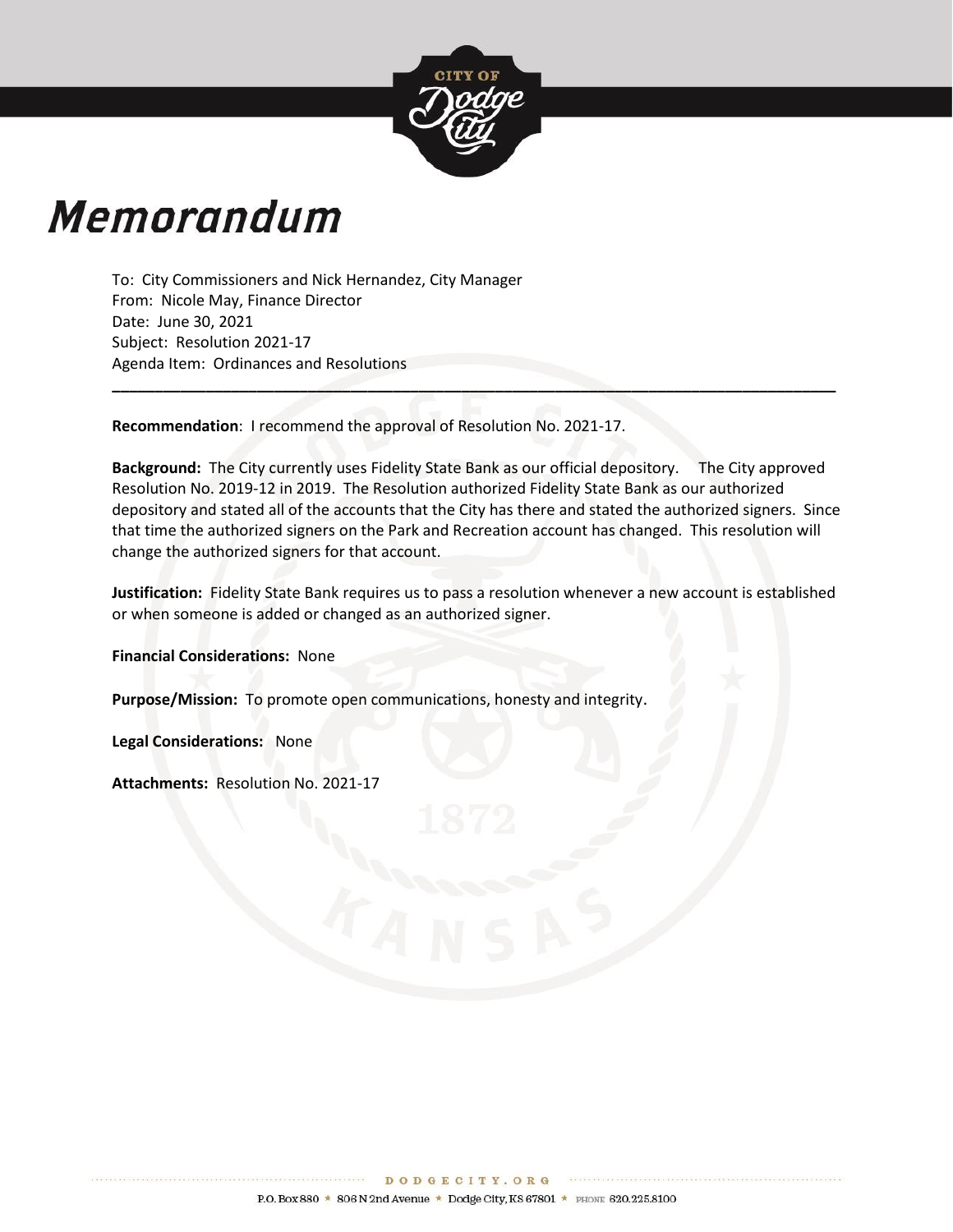#### RESOLUTION NO. 2021-17

#### A RESOLUTION CHANGING THE OFFICIAL SIGNERS ON AN ACCOUNT AT THE DESIGNATED DEPOSITORY FOR CITY FUNDS, FIDELITY STATE BANK

WHEREAS, K.S.A. 9-1401 requires the Governing Body of the City of Dodge City designated by official action, the financial institutions which shall serve as depositories of City Funds;

AND WHEREAS, designated signers have changed on an account previously stated in Resolution No. 2019-12.

NOW THEREFORE, be it resolved by the Governing Body of the City of Dodge City that The Fidelity State Bank and Trust Company, Dodge City, Kansas remains the designated depository for the City of Dodge City funds.

BE IT FURTHER RESOLVED that the following account has new authorized signers. The authorized signers for the account is stated below.

A. City of Dodge City, Department of Parks and Recreation – Account Number 02-205-3. Authorized signers: Caitlyn Alvarado, Daniel Cecil, Jordon German, Nicole May and Jennie Keller.

BE IT FURTHER RESOLVED that certification of persons authorized to sign on the above stated account shall also be provided to The Fidelity State Bank and Trust Company, Dodge City, Kansas by the City Manager of Dodge City and the City Clerk.

BE IT FURTHER RESOLVED that this resolution shall continue to have effect until express written notice of its rescission or modification has been received by the Fidelity State Bank and Trust Company, Dodge City, Kansas.

BE IT FURTHER RESOLVED that this resolution shall take effect immediately upon its passage.

DATED this 6<sup>th</sup> day of July, 2021.

Mayor

\_\_\_\_\_\_\_\_\_\_\_\_\_\_\_\_\_\_\_\_\_\_\_\_\_\_\_\_\_\_\_\_\_\_\_

ATTEST:

Connie Marquez, City Clerk

\_\_\_\_\_\_\_\_\_\_\_\_\_\_\_\_\_\_\_\_\_\_\_\_\_\_\_\_\_\_\_\_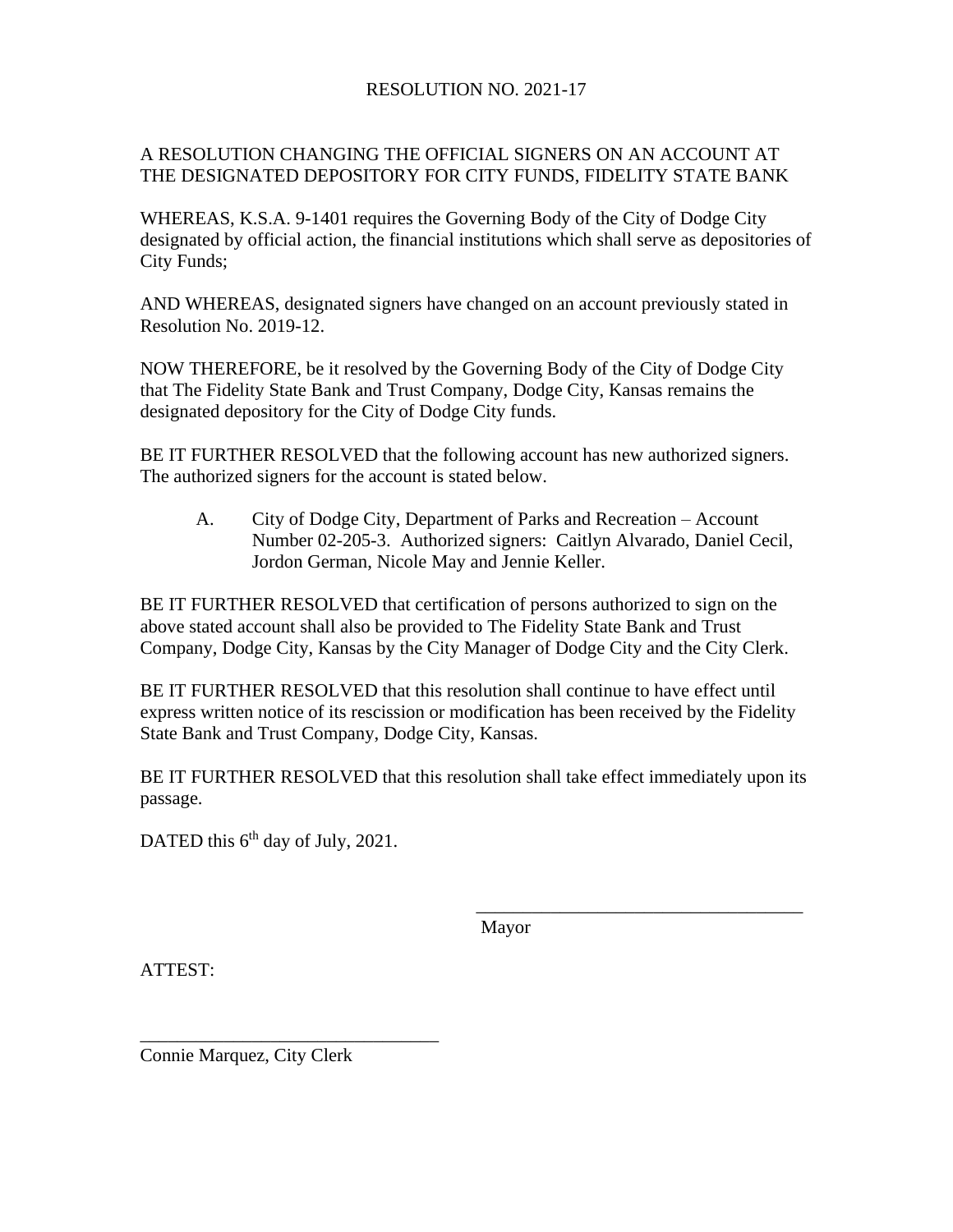

# Memorandum

**To: Mayor and City Commission From: Nick Hernandez, City Manager Date: 07/1/2021 Subject: Approval of Bid for Roller Skates (United Wireless Arena & Conference Center) Agenda Item: New Business**

**Recommendation:** Approve quote with Riedell for the purchase of Roller Skates in an amount not to exceed \$31,340.50.

**\_\_\_\_\_\_\_\_\_\_\_\_\_\_\_\_\_\_\_\_\_\_\_\_\_\_\_\_\_\_\_\_\_\_\_\_\_\_\_\_\_\_\_\_\_\_\_\_\_\_\_\_\_\_\_\_\_\_\_\_\_\_\_\_\_\_\_\_\_\_\_\_\_\_\_\_\_\_\_\_\_\_\_\_\_**

**Background:** The purchase of roller-skating equipment will further enhance the opportunities given to the public and allow for events to bridge down times at the arena. There is little set up cost for skating events and the existing concrete surface will easily handle the additional usage. This additional opportunity has the potential to pay for itself within the first couple of years through admission and concession sales.

This is a sole source purchase, as Riedell is the industry standard in skating rental equipment and is a reputable company which has been producing rental skates since 1945.

**Justification:** There are additional funds available to allow for the purchase as sales tax revenues are substantially higher in 2021**.** This would be a one-time purchase with benefit for the next 5- 10 years.

**Financial Considerations:** \$31,340.50 from line item – Other Capital Outlay. Current excess sales tax revenue over projected revenues in the budgeted fund currently sits at \$215,000 for 2021.

**Purpose/Mission:** Ongoing Improvement "Together we value progress, growth, and new possibilities by providing and preparing for the community's future."

**Legal Considerations:** None

**Attachments:** A copy of the bid is attached.

\*\*\*\*\*\*\*\*\*\*\*\*\*\*\*\*\*\*\*\*\*\*\*\*\*\*\*\*\*\*\*\*